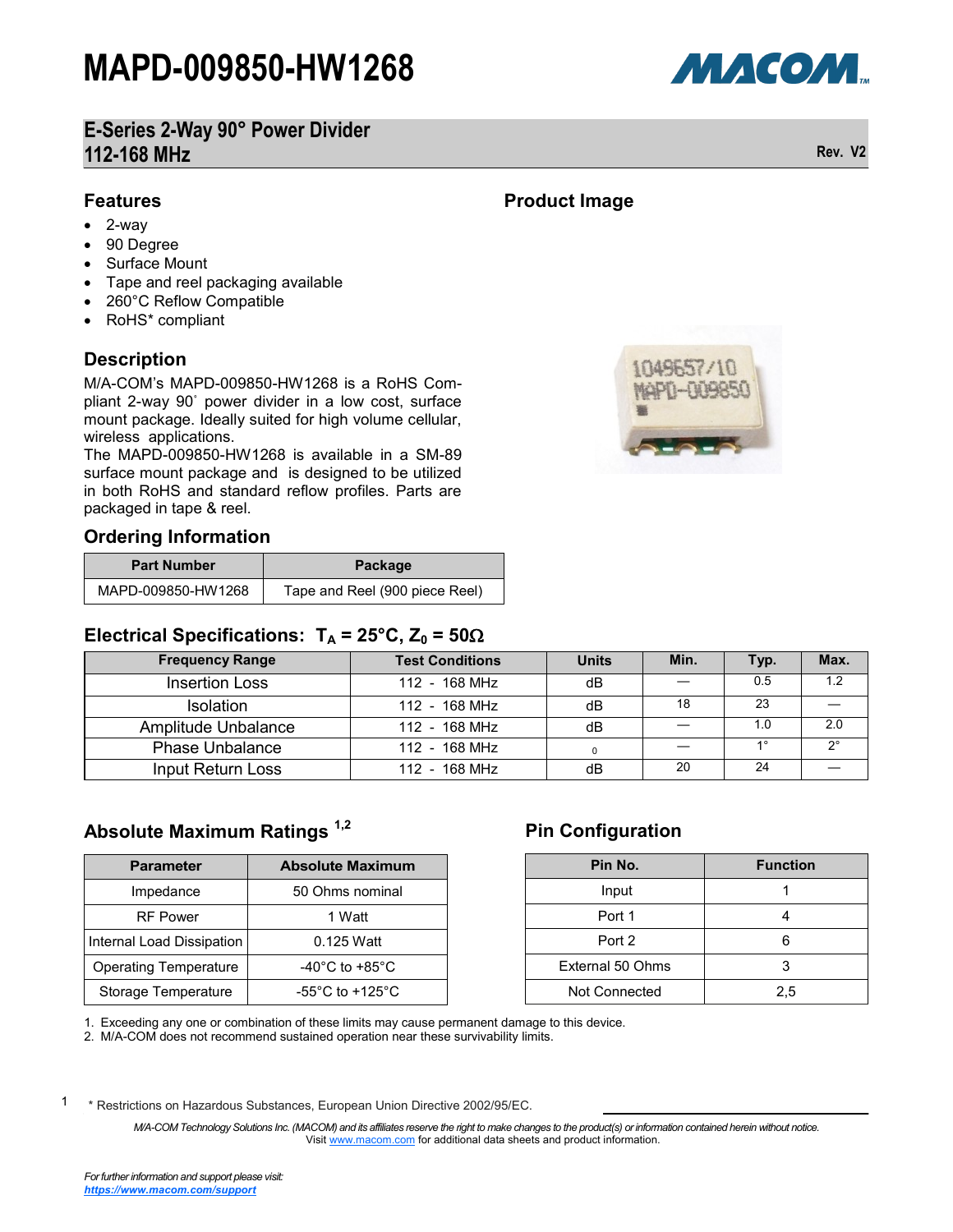# **MAPD-009850-HW1268**



## **E-Series 2-Way 90° Power Divider 112-168 MHz Rev. V2**





## **SM - 89 Package**



Dimensions are inches (millimeters) ± 0.015 (0.38) unless otherwise specified.



*Amplitude Unbalance Phase Unbalance*

*Input Return Loss*



#### *Isolation*



2

*M/A-COM Technology Solutions Inc. (MACOM) and its affiliates reserve the right to make changes to the product(s) or information contained herein without notice.*  Visit [www.macom.com](http://www.macom.com/) for additional data sheets and product information.